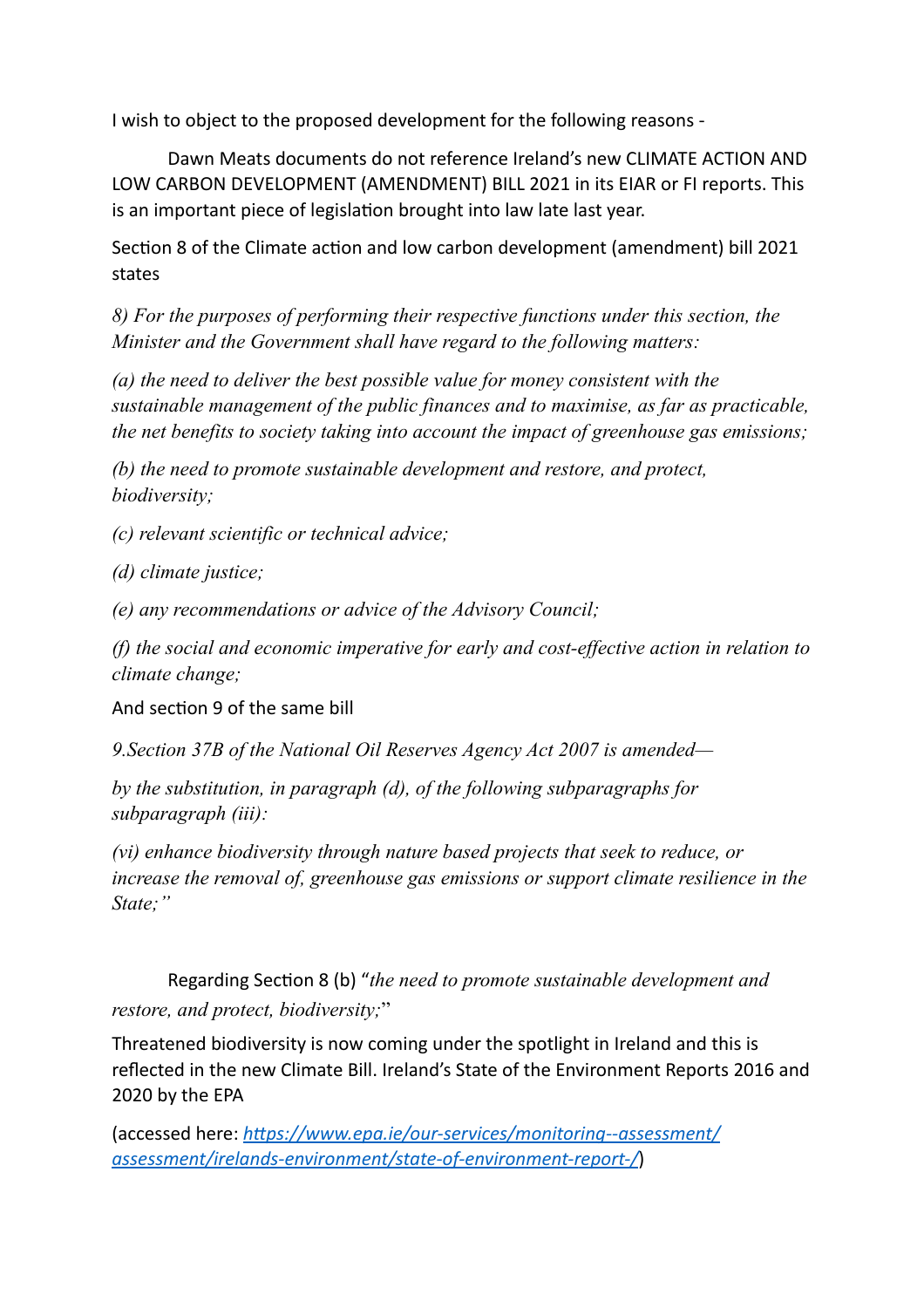shows a declining trend in all sections of Ireland's environment. Meanwhile, meat production is at its peak in Ireland with over seven million cows, 1.6 million pigs, 70 million chickens etc. It's time that Ireland puts biodiversity first and protects this (already protected) SAC, SPA and Gateway to a World Heritage Site.

Meath County Council describes the River Boyne as -

"an area of outstanding natural beauty which is a designated Special Area of Conservation and Special Protection Area, and is the gateway to the World Heritage Site, Bru na Bóinne."

Page 18 of the main EIAR states -

The proposed discharge to the River Boyne would take place at Ardmulchan, Co. Meath. The proposed treated effluent emissions have been based upon the assimilative capacity of the River Boyne, the current water quality of the River Boyne and comments made by Meath County Council. The assimilative capacity assessment (included as Attachment 9.1) was used to predict the river's ability to accommodate treated effluent discharge of BOD5, Total Phosphorous, Orthophosphate, Nitrogen, Nitrate, Ammonia, Suspended Solids and Oils, Fats and Greases from the Dawn Meats (Slane) facility. **The assessment concluded that the River Boyne would have sufficient assimilative capacity to accommodate the proposed discharge from the Dawn Meats** (Slane) facility.

Page 20 also states –

"There would be no deterioration in water quality as treated final effluent values proposed by Dawn Meats (Slane) have been based upon the River Boyne's assimilative capacity and current water quality"

Yet, according to the National Parks and Wildlife Service, a report in December 2021 concludes that –

"**Relevant nutrients and their natural ranges are yet to be defined.** However, nitrogen deposition is noted as being relevant to this habitat in NPWS (2013). See also Bobbink and Hettelingh (2011). **Increased nutrients can lead to changes in plant and invertebrate species through competition and subsequent structural changes to micro-habitat."**

[https://www.npws.ie/sites/default/files/protected-sites/conservation\\_objectives/](https://www.npws.ie/sites/default/files/protected-sites/conservation_objectives/CO002299.pdf) [CO002299.pdf](https://www.npws.ie/sites/default/files/protected-sites/conservation_objectives/CO002299.pdf)

The same report also advises that –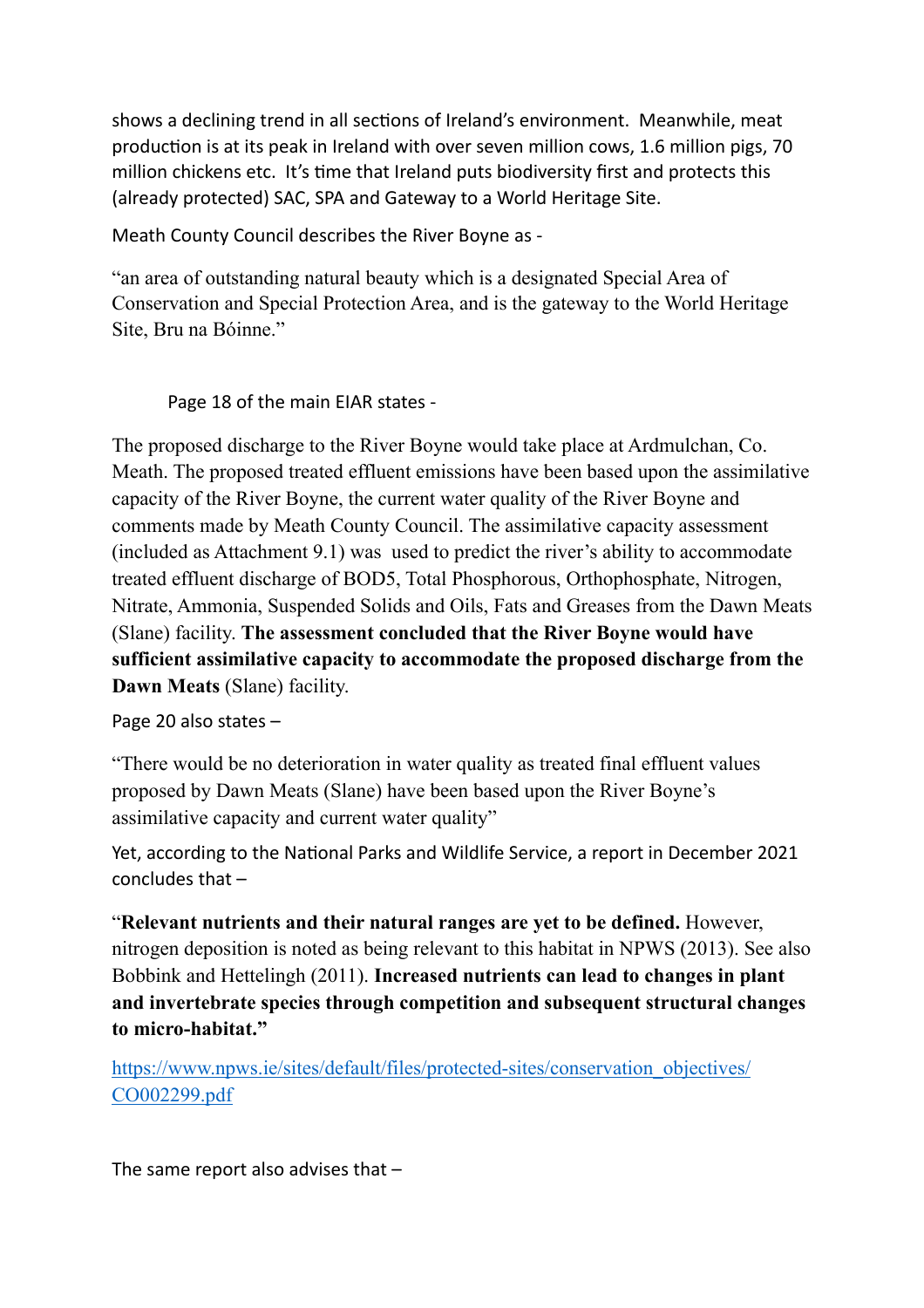"Alkaline fen has not been mapped in detail for River Boyne and River Blackwater SAC and thus the exact total current area of the qualifying habitat in the SAC is currently unknown."

This site of European importance, protected under Irish and EU law for its flora and fauna, is not even completely mapped. It should therefore, be against the law to develop any industry that has the potential to disrupt this exceptional ecosystem. For this reason the development should not be allowed to go ahead.

An article from The Journal in December 2021 found that Dawn Meats is one of the highest emitters of greenhouse gases in Ireland.

"ABP and Dawn Meats accounted for just over 7.5% of emissions from the beef sector alone across the EU and UK."

The same article refers to a report by the EPA examining the agriculture sector and describing environmental reporting -

"Irish processing company Dawn Meats also features in the report. The company's claims around climate targets and emissions reduction are "hard to examine", the report found."

In the FI report, page 32, Dawn Meat claim

"Under its Corporate social responsibility policy, Dawn Meats Group has stated a commitment to putting in place measures to mitigate against the potential impacts of climate change. As part of the Dawn Meats (Slane) IE licencing regime and membership with Origin Green, there is a commitment to improving the facilities resource and energy use on an ongoing basis. The proposed development would form part of improvements to environmental management and impact upon the climate for the Dawn Meats (Slane) facility"

If the EPA can't decipher their reporting then it isn't relevant and Dawn Meats can't claim corporate social responsibility.

This article draws on the fact that Dawn Meats are not reporting their climate targets and emission reductions in a way that is easy to understand, which is against environmental legislation which requires reporting to be unambiguous. The article is referenced below –

[https://www.thejournal.ie/report-meat-and-dairy-emissions-ireland-5624660-](https://www.thejournal.ie/report-meat-and-dairy-emissions-ireland-5624660-Dec2021/) [Dec2021/](https://www.thejournal.ie/report-meat-and-dairy-emissions-ireland-5624660-Dec2021/)